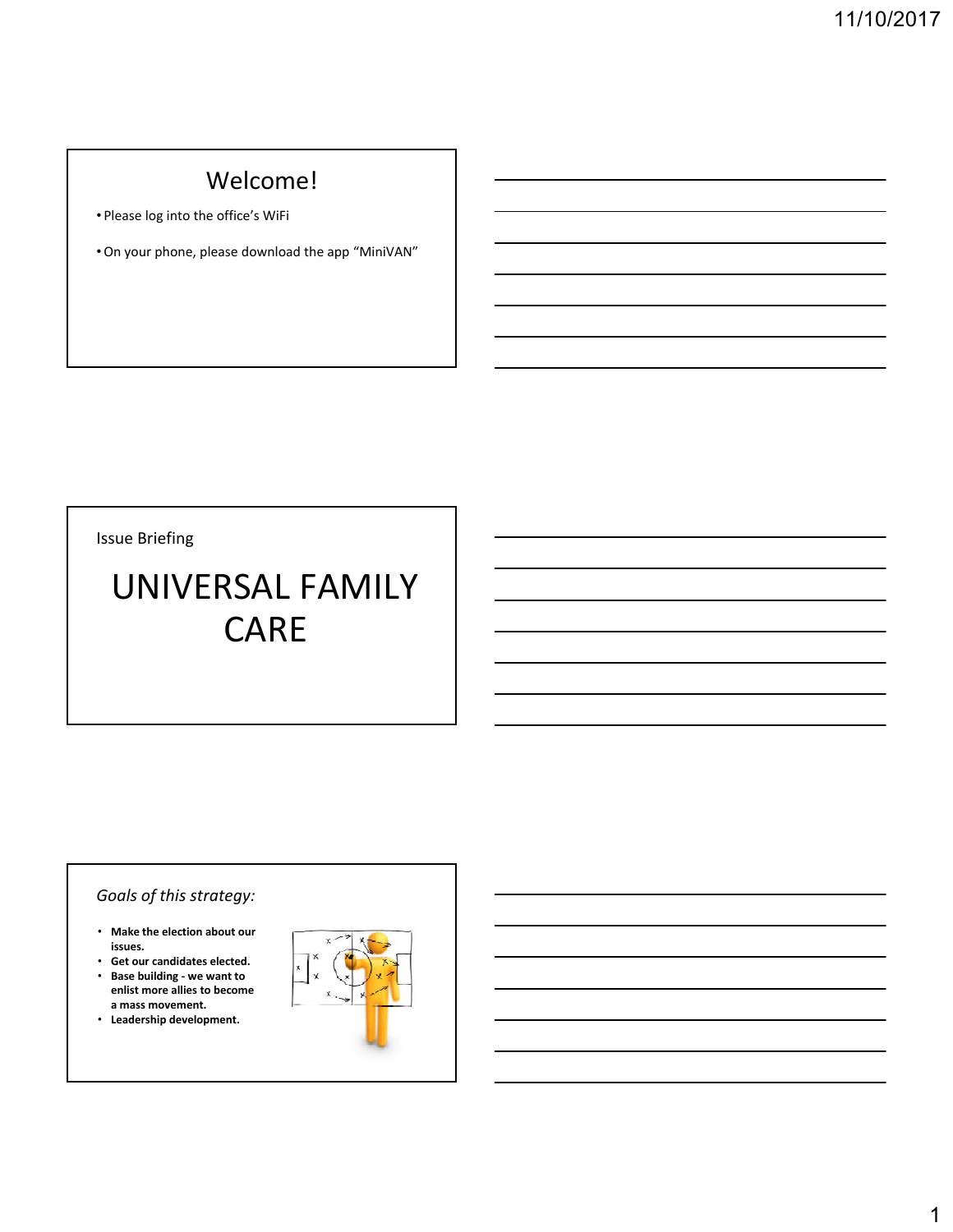### Who are we talking to: (our universe)

High propensity likely moderates based on model - voted in 3-4 of the past 4 general elections (2014, 2012, 2010, 2008)

Low propensity likely progressives

- voted in 1-2 of the past 4 general elections (2014, 2012, 2010, 2008) - voted in 0-1 of the past 4 primary elections (2014, 2012, 2010, 2008)



Slide with all 4 steps described (need to add)

#### Script ‐ Intro

- Ask for your targeted voter Introduce yourself
- 
- Say who you are with Say what you are doing
- 
- Ask if they are a voter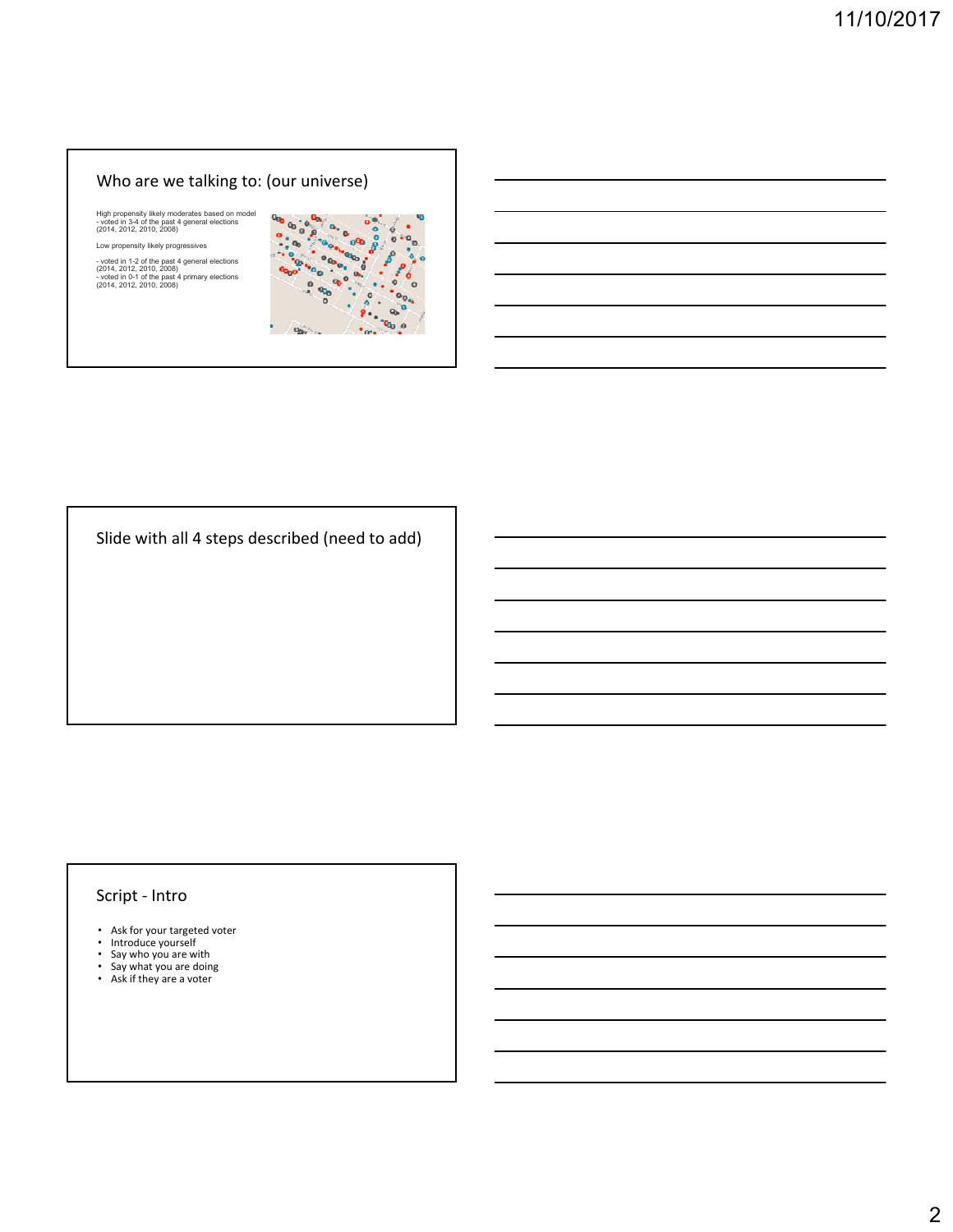#### Step 1- How do they feel about our issue

- 
- Introduce the issue Get a sense of whether it is something that matters to them

#### Script ‐ Step 2, Their Experiences, Our Experiences

- This is where we want to dig into why they care about the issue(s)
- they care about. Ask questions and listen.
- What issue(s) you care about, why, and what are you doing You do not need to share your story with every door. This is a tool you should keep in your back pocket. You can use it if
- 
- you are having difficulty connecting with the voter.

#### Script ‐ Step 3, Connect to Elections

- "Do you plan to vote in the primary election on August 2nd?" *[use this as a transition from their story to talking about elections]*
- Help make the connection from the issues that are important to them and how those issues will be impacted in the upcoming election.
- Introduce the candidate.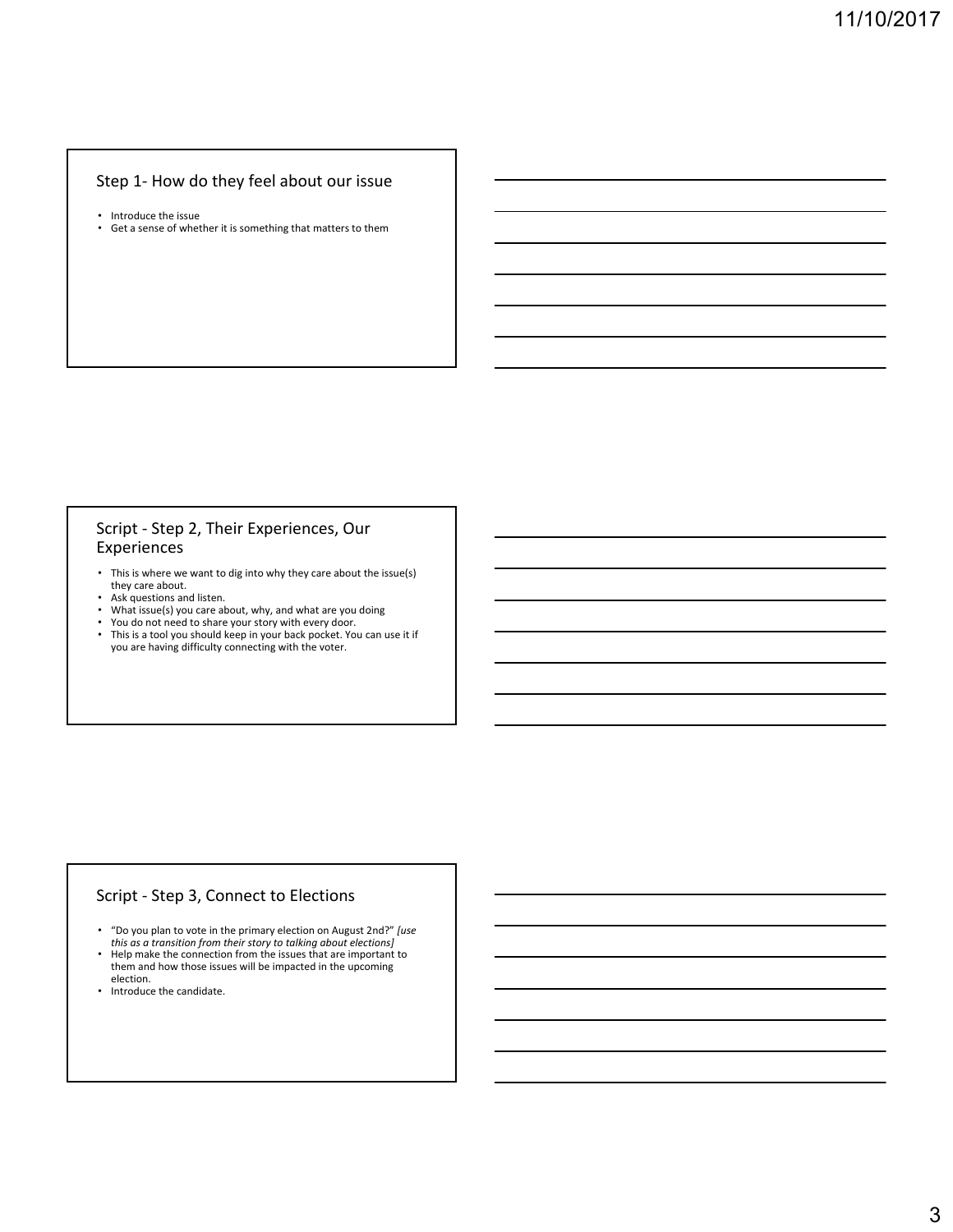#### Script ‐ Step 4, Action Ask

- Commit to vote
- Volunteer Ask

#### Script ‐ Closing

- Address response to Action Ask
- Say "Thank you" Give them literature

#### Best Practices

- Smile & say "Thank You"
- Don't spread bad information • If you don't know the answer to a question, don't be afraid to say that you
	- are a volunteer and you are not sure. Folks can be directed to our website or phone number for these questions
- Do not read straight from the script • Go deep
- 
- Don't get into a debate<br>• Don't go into homes & beware of dogs
- Don't go into homes & beware of dogs Stay focused on the doors on your list
- Say "Hi" to folks you encounter on turf Stay safe!
-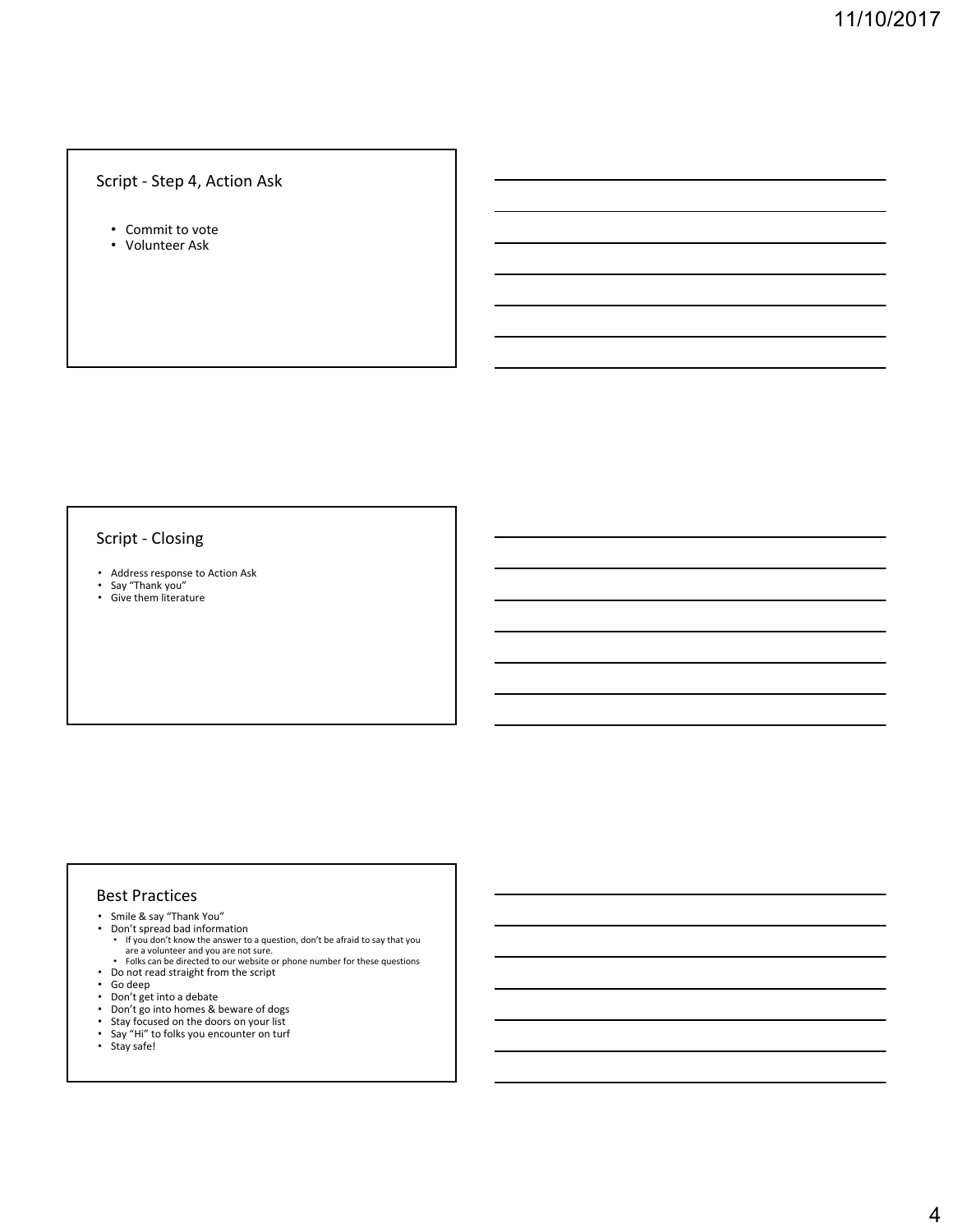# Role Play!!

## Logging in to MiniVAN

- Click "Log In without ActionID"
- Once logged in, click "Enter List Number"



# Logging in to MiniVAN

- URL: van.statevoices.org
- Username: • Password:

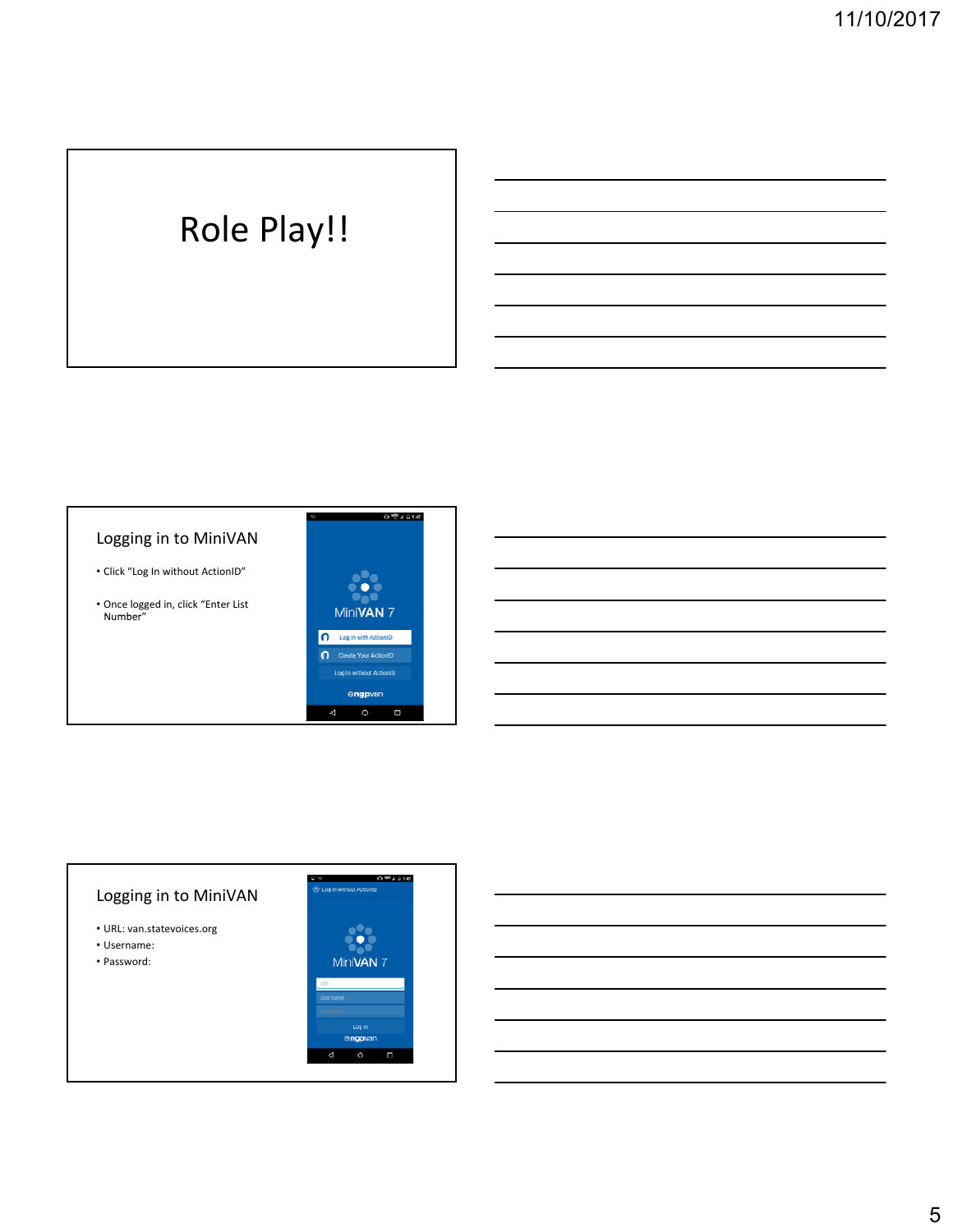| Logging in to MiniVAN<br>• Click on "Enter List Number" and enter<br>given list number | 0.574.014<br><b>E</b> MiniVAN<br>Enter List Number<br>If you have a printed list, you may enter that<br>number here<br>Available Lists |
|----------------------------------------------------------------------------------------|----------------------------------------------------------------------------------------------------------------------------------------|
|                                                                                        | Choose a Database<br>You have access to more than one database bibliot state                                                           |
|                                                                                        | $\circ$<br>Ω<br>۰đ                                                                                                                     |